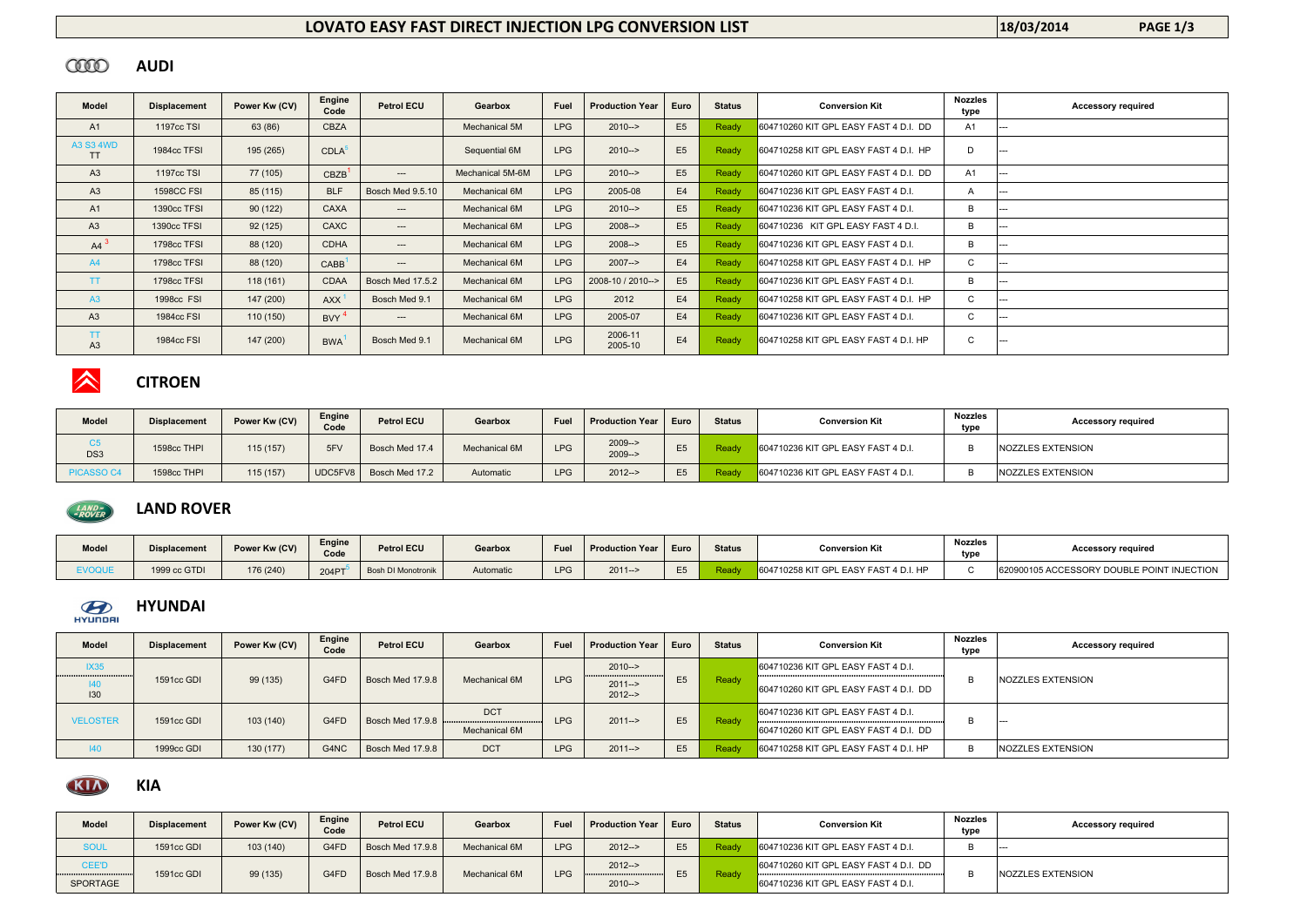## **PEUGEOT**

| <b>Model</b>               | <b>Displacement</b> | Power Kw (CV) | <b>Engine</b><br>Code | <b>Petrol ECU</b> | Gearbox       | Fuel       | <b>Production Year  </b>                     | Euro        | <b>Status</b> | <b>Conversion Kit</b>              | <b>Nozzles</b><br>type | <b>Accessory required</b> |
|----------------------------|---------------------|---------------|-----------------------|-------------------|---------------|------------|----------------------------------------------|-------------|---------------|------------------------------------|------------------------|---------------------------|
| 3008<br>5008<br>308<br>508 | 1598cc THPI         | 115(157)      | 5FV                   | $---$             | Mechanical 6M | <b>LPG</b> | $2009--$<br>$2009--$<br>$2011--$<br>$2011--$ | $- -$<br>E5 | <b>Ready</b>  | 604710236 KIT GPL EASY FAST 4 D.I. |                        | NOZZLES EXTENSION         |



| <b>Model</b>                                 | <b>Displacement</b> | Power Kw (CV) | Engine<br>Code | <b>Petrol ECU</b> | Gearbox          | Fuel       | <b>Production Year</b>           | Euro           | <b>Status</b> | <b>Conversion Kit</b>                 | Nozzles<br>type | <b>Accessory required</b> |
|----------------------------------------------|---------------------|---------------|----------------|-------------------|------------------|------------|----------------------------------|----------------|---------------|---------------------------------------|-----------------|---------------------------|
| <b>IBIZA</b>                                 | <b>1197cc TSI</b>   | 63 (86)       | <b>CBZA</b>    | $---$             | Mechanical 5M    | <b>LPG</b> | $2012--$                         | E <sub>5</sub> | Ready         | 604710260 KIT GPL EASY FAST 4 D.I. DD | A1              |                           |
| <b>LEON</b><br><b>ALTEA</b><br><b>IBIZA</b>  | <b>1197cc TSI</b>   | 77 (105)      | C B Z B        | $---$             | Mechanical 5M-6M | <b>LPG</b> | $2010--$<br>$2010--$<br>$2012--$ | E <sub>5</sub> | Ready         | 604710260 KIT GPL EASY FAST 4 D.I. DD | A1              | $---$                     |
| <b>LEON</b><br><b>ALTEA</b>                  | 1390cc TSI          | 92(125)       | CAXC           | Bosch Med 17.5.5  | Mechanical 6M    | <b>LPG</b> | $2007--$<br>$2007--$             | E <sub>5</sub> | Ready         | 604710236 KIT GPL EASY FAST 4 D.I.    | B               |                           |
| <b>EXEO</b>                                  | 1798cc TSI Turbo    | 88 (120)      | <b>CDHA</b>    | Bosch Med 17.5    | Mechanical 6M    | <b>LPG</b> | $2010--$                         | E <sub>5</sub> | Ready         | 604710236 KIT GPL EASY FAST 4 D.I.    | B               |                           |
| <b>LEON</b><br><b>ALTEA</b>                  | 1984cc TFSI         | 147 (200)     | <b>BWA</b>     | $---$             | Mechanical 6M    | <b>LPG</b> | 2005-10<br>2006-10               | E <sub>4</sub> | Ready         | 604710258 KIT GPL EASY FAST 4 D.I. HP | $\sim$<br>◡     | $---$                     |
| <b>LEON</b><br><b>ALTEA</b><br><b>TOLEDO</b> | 1984cc FSI          | 110(150)      | $BVY^4$        | $---$             | Mechanical 6M    | <b>LPG</b> | 2005-09<br>2004-07<br>2005-09    | E4             | Ready         | 604710236 KIT GPL EASY FAST 4 D.I.    | $\sim$<br>◡     |                           |

# **SKODA**

 $\epsilon$ 

| <b>Model</b>                                                     | <b>Displacement</b> | Power Kw (CV) | Engine<br>Code | <b>Petrol ECU</b>  | <b>Gearbox</b> | <b>Fuel</b> | <b>Production Year</b>                       | Euro           | <b>Status</b> | <b>Conversion Kit</b>                 | Nozzles<br>type | <b>Accessory required</b> |
|------------------------------------------------------------------|---------------------|---------------|----------------|--------------------|----------------|-------------|----------------------------------------------|----------------|---------------|---------------------------------------|-----------------|---------------------------|
| <b>ROOMSTER</b><br><b>FABIA</b>                                  | <b>1197cc TSI</b>   | 63 (86)       | <b>CBZA</b>    | <b>SIMOS 10.20</b> | Mechanical 5M  | <b>LPG</b>  | $2006--$<br>$2007--$                         | E <sub>5</sub> | Ready         | 604710260 KIT GPL EASY FAST 4 D.I. DD | A1              |                           |
| <b>YETI</b><br><b>OCTAVIA</b><br><b>FABIA</b><br><b>ROOMSTER</b> | 1197cc TSI          | 77 (105)      | CBZB           | Simos 10.10        | Mechanical 6M  | <b>LPG</b>  | $2010--$<br>$2009--$<br>$2010--$<br>$2010--$ | E <sub>5</sub> | Ready         | 604710260 KIT GPL EASY FAST 4 D.I. DD | A <sub>1</sub>  | ---                       |
| <b>OCTAVIA</b>                                                   | 1598cc FSI          | 85 (115)      | <b>BLF</b>     | ---                | Mechanical 6M  | <b>LPG</b>  | 2004-09                                      | E <sub>4</sub> | Ready         | 604710236 KIT GPL EASY FAST 4 D.I.    | A               |                           |
| <b>OCTAVIA</b><br><b>YETI</b>                                    | 1390cc TFSI         | 90(122)       | CAXA           | ---                | Mechanical 6M  | <b>LPG</b>  | $2008--$<br>$2010--$                         | E <sub>5</sub> | Ready         | 604710236 KIT GPL EASY FAST 4 D.I.    | B               | ---                       |
| <b>SUPERB</b>                                                    | 1390cc TFSI         | 92(125)       | CAXC           | $---$              | Mechanical 6M  | <b>LPG</b>  | $2008--$                                     | E <sub>5</sub> | Ready         | 604710236 KIT GPL EASY FAST 4 D.I.    | B               |                           |
| <b>YETI</b><br><b>SUPERB</b><br><b>OCTAVIA</b>                   | 1798cc TFSI         | 118(161)      | <b>CDAA</b>    | ---                | Mechanical 6M  | <b>LPG</b>  | $2009--$<br>$2008--$<br>$2008--$             | E <sub>5</sub> | Ready         | 604710236 KIT GPL EASY FAST 4 D.I.    | B               |                           |
| <b>OCTAVIA</b>                                                   | 1984cc FSI          | 110 (150)     | $BVY^4$        | ---                | Mechanical 6M  | LPG         | 2005-09                                      | E <sub>4</sub> | Ready         | 604710236 KIT GPL EASY FAST 4 D.I.    | C               |                           |
| <b>OCTAVIA</b>                                                   | 1984cc TFSI         | 147 (200)     | <b>BWA</b>     | ---                | Mechanical 6M  | <b>LPG</b>  | 2005-09                                      | E <sub>4</sub> | Ready         | 604710258 KIT GPL EASY FAST 4 D.I. HP | C               |                           |

 $\sum_{\text{peuger}}$ 

#### **LOVATO EASY FAST DIRECT INJECTION LPG CONVERSION LIST**